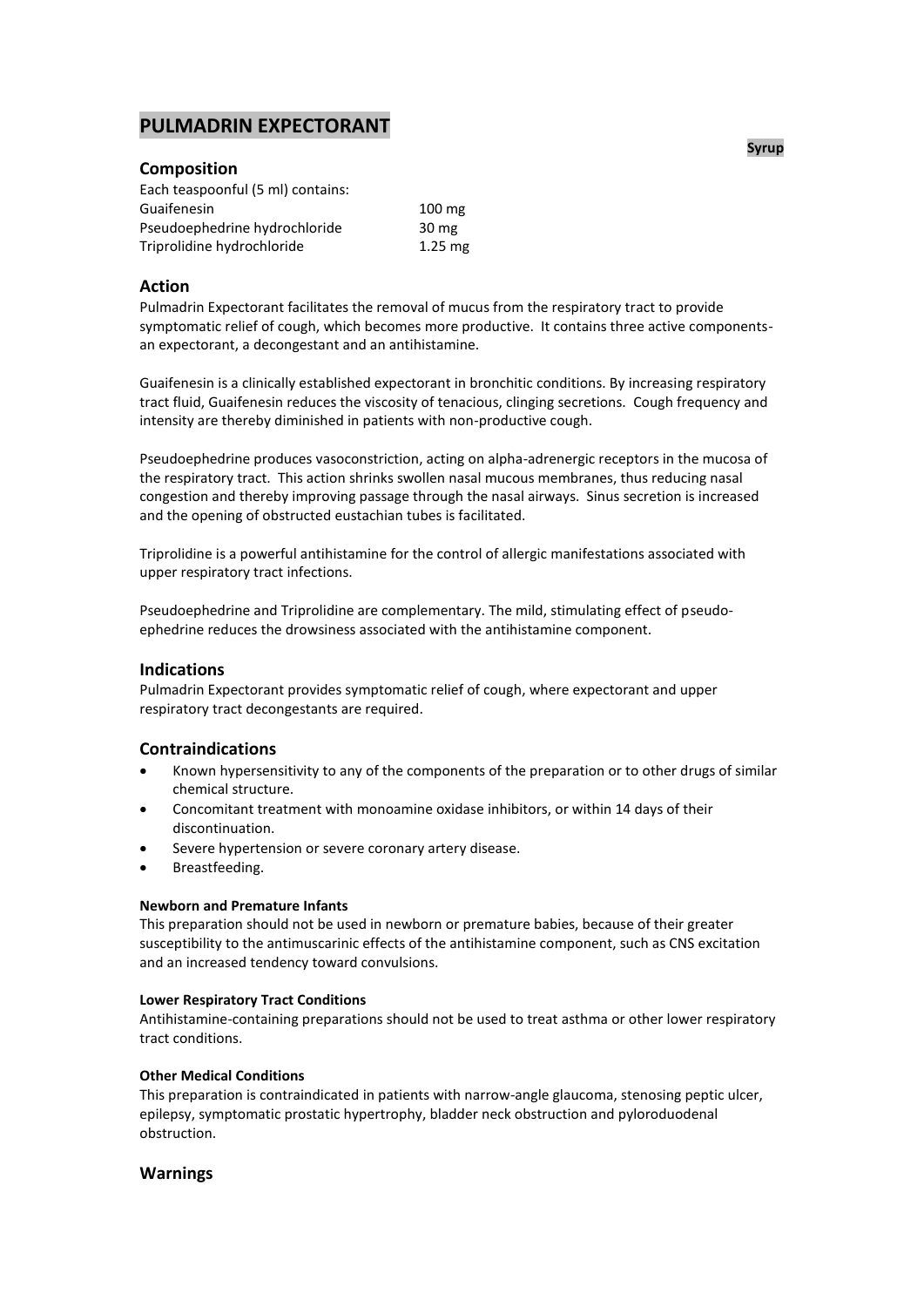## **Pregnancy**

#### *Category C*

Animal reproduction studies have shown an adverse effect on the fetus and there are no adequate and well-controlled studies in humans, but potential benefits may warrant use of the drug in pregnant women despite potential risks.

## **Nursing Mothers**

This preparation is associated with increased risk of undesirable side effects in infants and is therefore contraindicated in nursing mothers.

#### **Paediatric Use**

Use of antihistamines is not recommended in newborn or premature infants. Antihistamine-containing preparations may diminish mental alertness; conversely, a paradoxical reaction characterized by hyperexcitability may occur.

Antihistamine over dosage, particularly in infants and children, may produce hallucinations, central nervous system depression, convulsions and even death. Very young children may be more sensitive to the effects, especially the vasopressor effects, of sympathomimetic amines.

## **Elderly Use**

Dizziness, sedation, hypotension, hyperexcitability, confusion and antimuscarinic side effects such as dryness of the mouth and urinary retention (especially in males), are more likely to occur in geriatric patients taking antihistamines. If the antimuscarinic side effects occur and continue or are severe, treatment should be discontinued.

Hallucinations, seizures, CNS depression and confusion may be more likely to occur in geriatric patients taking sympathomimetics. Geriatric patients may also be more sensitive to the effects, especially to the vasopressor effects, of sympathomimetic amines.

Patients above 60 years of age should therefore be closely monitored.

## **Adverse Reactions**

## **Central Nervous System**

Sedation, sleepiness, extrapyramidal reactions, dizziness, disturbed coordination, confusion, restlessness, excitation, nervousness, tremor, irritability, insomnia, paraesthesias, neuritis, convulsions, euphoria, hallucinations, hysteria and faintness.

## **Special Senses**

Acute labyrinthitis, blurred vision, diplopia, vertigo and tinnitus.

## **Allergic**

Peripheral, angioneurotic and laryngeal edema, drug rash, urticaria, photosensitivity and anaphylactic shock.

#### **Gastrointestinal**

Epigastric distress, dryness of mouth, anorexia, nausea, vomiting, diarrhea and constipation.

## **Cardiovascular**

Hypotension, headache, palpitations, tachycardia and extrasystoles.

#### **Genitourinary**

Urinary frequency, difficult urination, urinary retention and early menses.

#### **Respiratory**

Tightness of chest and wheezing, nasal stuffiness and dryness of nose and throat.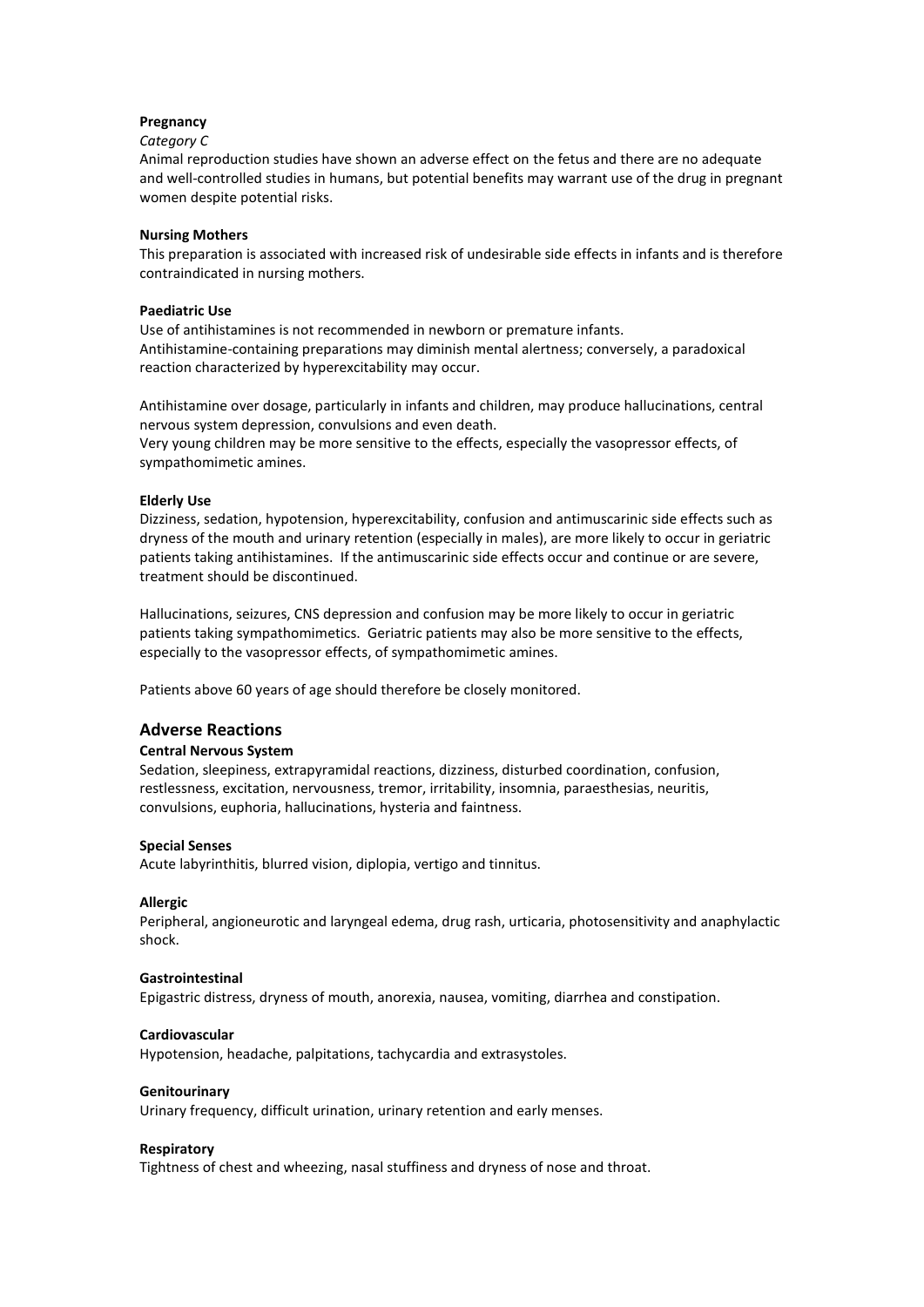#### **Hematological**

Hemolytic anemia, thrombocytopenia, leukopenia and agranulocytosis.

#### **General**

Fatigue, chills, headache and excessive perspiration.

## **Precautions**

This preparation may cause drowsiness. Patients should be warned that their ability to perform potentially hazardous tasks requiring mental alertness or physical coordination, such as driving a vehicle or operating machinery, might be impaired. Similarly, children should be warned not to participate in activities such as riding a bicycle or playing near traffic.

Preparations containing antihistamines have an atropine like action. Therefore, they should be used with caution in patients with a history of bronchial asthma, increased intraocular pressure, hyperthyroidism, cardiovascular disease or hypertension.

Since antihistamines may cause epigastric distress, this preparation should preferably be taken after meals to diminish gastric irritation.

This preparation should be administered with caution in patients with mild to moderate hypertension, cardiovascular disease (including ischemic heart disease), diabetes mellitus, elevated intraocular pressure, hyperthyroidism, or prostatic enlargement. Sympathomimetic amines may cause confusion, hallucinations or CNS stimulation in geriatric patients.

#### **Drug Interactions**

*Triprolidine/ Alcohol/ CNS Depressants/ Tricyclic Antidepressants* Concurrent use may potentiate the CNS depressant effects of Triprolidine, or these agents.

#### *Triprolidine/ Monoamine Oxidase Inhibitors*

Concurrent use may prolong and intensify the antimuscarinic effects and CNS depressant effects of Triprolidine. Because of the Pseudoephedrine component, concurrent use is contraindicated.

#### *Triprolidine/ Ototoxic Medications*

Symptoms of ototoxicity may be masked if Triprolidine is used concurrently with ototoxic drugs, particularly aminoglycoside antibiotics such as amikacin, dihydrostreptomycin, gentamicin, kanamycin, neomycin, streptomycin, tobramycin and viomycin.

#### *Pseudoephedrine/ Monoamine Oxidase Inhibitors*

Concomitant treatment with monoamine oxidase inhibitors, or within 14 days of their discontinuation, is contraindicated.

Concurrent use may prolong and intensify cardiac stimulant and vasopressor effects (including headache, cardiac arrhythmias, and vomiting, sudden and severe hypertensive and hyperpyretic crises) because of release of catecholamines, which accumulate in intraneuronal storage sites during monoamine oxidase inhibitor therapy.

#### *Pseudoephedrine/ ß-Adrenergic Blocking Agents*

Concomitant use may result in unopposed alpha-adrenergic activity of Pseudoephedrine with a risk of hypertension, excessive bradycardia and possible heart block. The therapeutic effect of the ßadrenergic blocking agents may be inhibited.

*Pseudoephedrine/ Antihypertensive Drugs*

Concomitant use may cause a reduced antihypertensive effect.

*Pseudoephedrine/ Digitalis Glycosides/ Anesthetics (hydrocarbon inhalation)*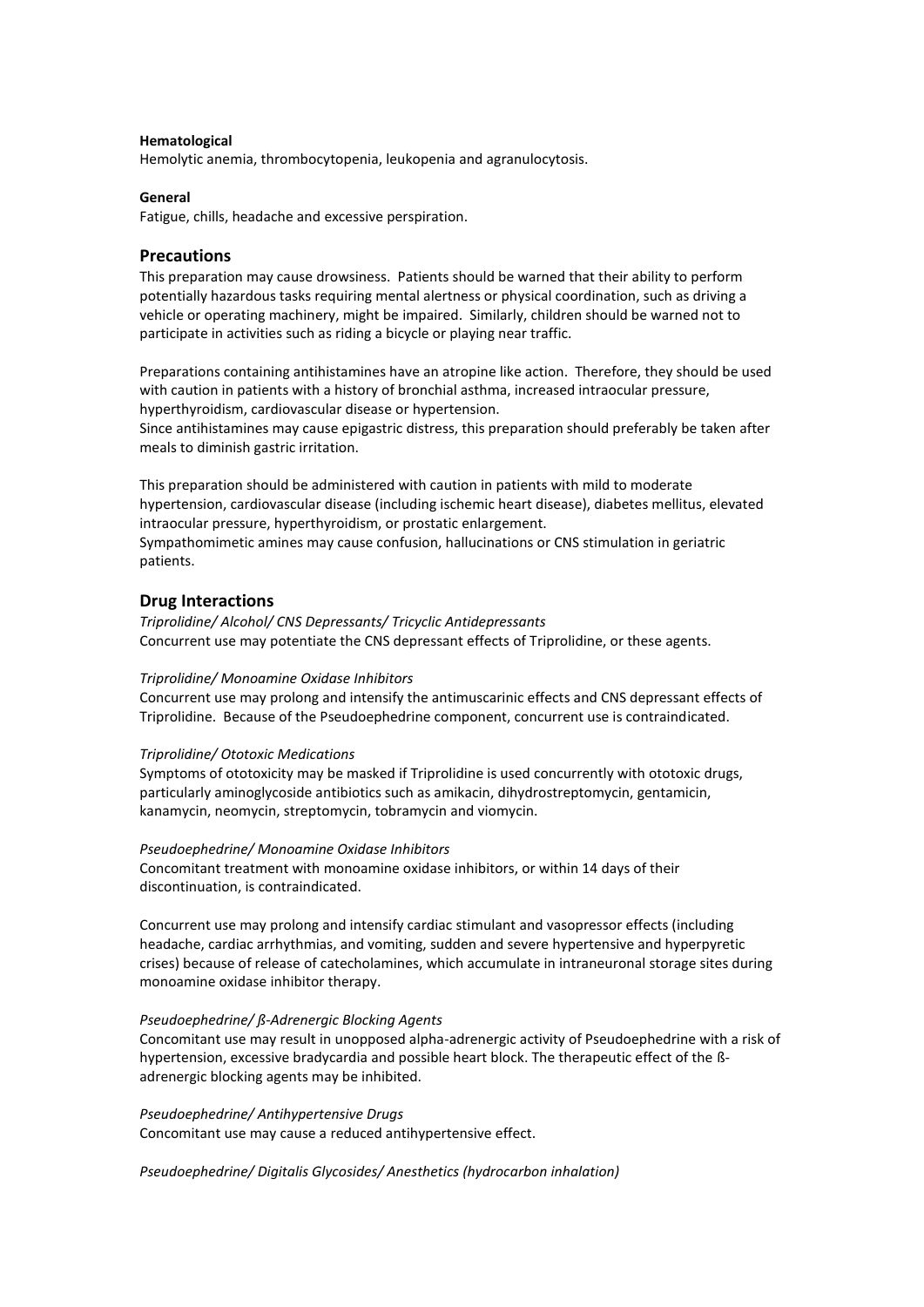Cardiac arrhythmias may occur when Pseudoephedrine is used prior to anesthesia or concurrently with digitalis glycosides, because of sensitization of the myocardium to the effects of Pseudoephedrine.

#### *Pseudoephedrine/ Other Sympathomimetics*

In addition to possibly increasing CNS stimulation, concurrent use may increase the effects of either the other sympathomimetics or Pseudoephedrine and the potential for side effects.

#### **Diagnostic Interference**

Antihistamine-containing preparations should be discontinued about 4 days prior to skin testing procedures, since they may prevent or diminish otherwise positive reactions to dermal reactivity indicators.

#### **Dosage and Administration**

This medication should be taken with water or food. It is not to be used in children under 1 year of age.

#### **Children**

1-6 years: 1/2 teaspoonful every 6-8 hours. 6-12 years: 1 teaspoonful every 6-8 hours.

#### **Children over 12 Years of Age and Adults**

2 teaspoonfuls every 6-8 hours.

#### **Over Dosage**

### **Manifestations**

The typical symptoms which may be observed following an overdose with an antihistaminedecongestant preparation include clumsiness or unsteadiness, severe dryness of the mouth, nose or throat, flushing or redness of the face, shortness of breath or troubled breathing (antimuscarinic effects, especially in children), convulsions, hallucinations (CNS stimulation, especially in children), severe drowsiness, continuing headache, unusually slow or fast heartbeat (sympathomimetic effects may indicate hypertension).

#### **Treatment**

General symptomatic and supportive measures should be instituted promptly and maintained for as long as necessary.

In conscious patients, vomiting should be induced even though it may have occurred spontaneously. Adequate precautions must be taken to protect against aspiration, especially in infants and children. If vomiting cannot be induced, gastric lavage is indicated, using isotonic saline. Because Pseudoephedrine is rapidly absorbed from the gut, these measures should be instituted within 4 hours of the overdose in order to be effective.

Charcoal slurry or another suitable agent should be instilled into the stomach after vomiting or lavage. Saline cathartics or milk of magnesia may be of additional benefit.

In unconscious patients, the airway should be secured with a cuffed endotracheal tube before attempting to evacuate the gastric contents. Intensive supportive and nursing care is indicated, as for any comatose patient.

Do not administer CNS stimulants.

Hypotension is an early sign of impending cardiovascular collapse. If a vasopressor agent is needed, noradrenaline or phenylephrine should be used. Adrenaline should not be used since it may lower blood pressure further. lce packs and cooling sponge baths can aid in reducing the fever commonly observed in children.

Intravenous diazepam may be administered for delirium or convulsions.